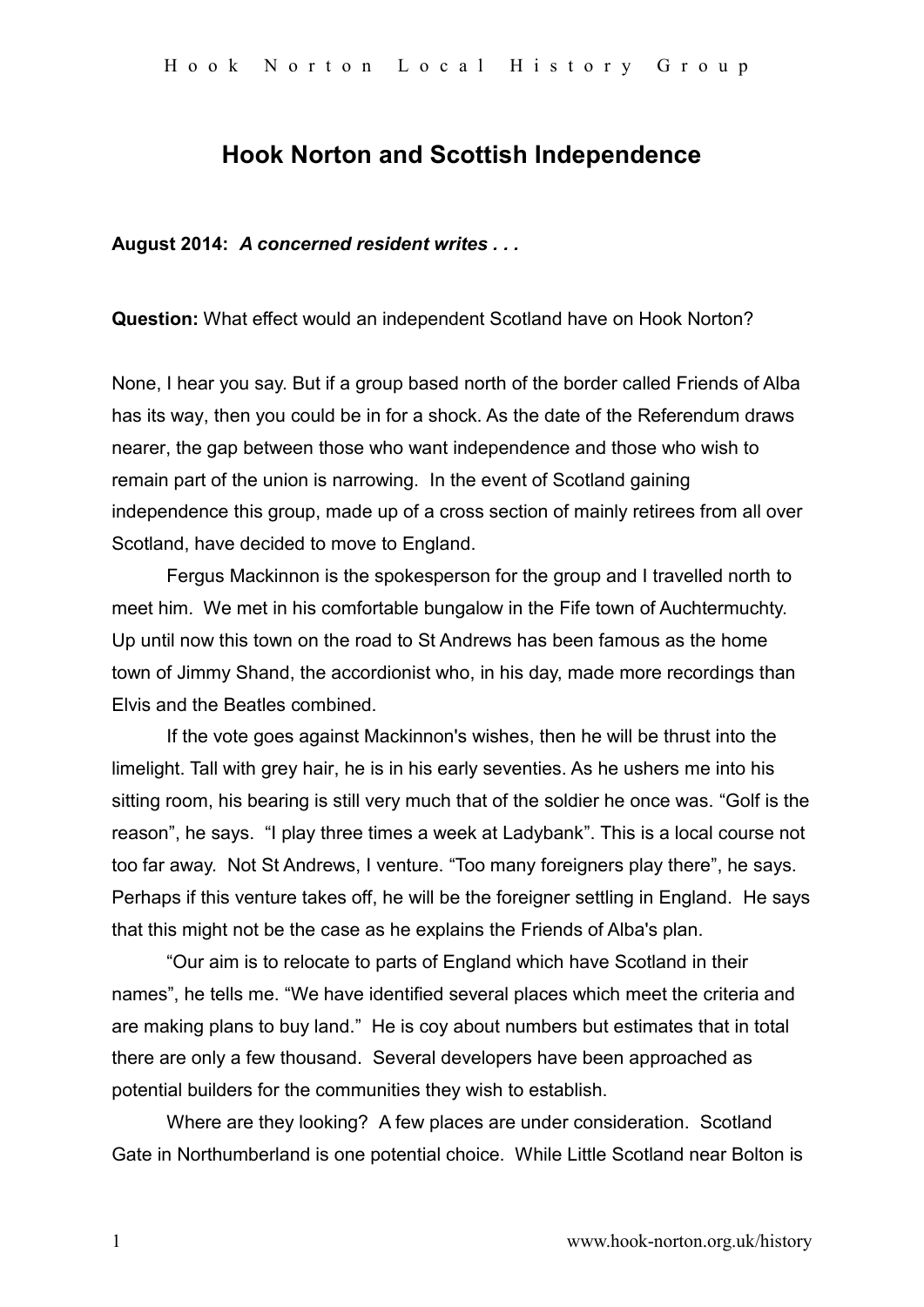a definite no – too remote. Scotland Corner near Bucklebury in Berkshire looked promising until they realised that it is in the middle of "Middleton" country and as such would be too much in the public eye.

Hook Norton is mentioned as a strong possibility for reasons that become clearer as I listen intently to Mackinnon. "Up and down the country (in England) local councils seem to get overruled when it comes to granting planning permission. The councils turn applications down only for developers to appeal and subsequently get permission", he tells me. As the reader knows too well, here in Hook Norton the failure of the district council to have an adequate supply of housing land has led to some controversial developments in the village being given the go-ahead. This is what Friends of Alba have latched on to.

They have identified Scotland End as a potential site for their development. In a way the village is to blame. Scotland End got its name after some Scots camped in the western part of the village close to where the brewery stands today, following the Royalist defeat at the Battle of Worcester in 1651. Mackinnon has clearly been researching this part of Hooky's local history, as he tells me that the locals had welcomed the soldiers with open arms. In their honour they named this part of the village in memory of those Scots who lost their lives here. (*See the next item*). He hopes that the villagers of twenty-first century Hook Norton will do the same. He tells me that there are residents in the village who are sympathetic to their situation. They are fellow Scots who wish to remain in the Union but who do not get a vote because of their domicile.

The actual campsite has long since been built on, so it is difficult to establish exactly where it was, but it is believed to be close to the present-day brewery. However, as Scotland End stretches from the brewery as far east as Hook Norton Manor on Netting Street and takes in land to the north, several potential sites for this community have been identified. The field in Round Close Road has been dismissed as, over the centuries, it has been regarded as an unofficial memorial to those Scots killed there in the aftermath of the Battle of Worcester. However, the field beside the doctor's surgery is the favourite. As the majority of the Friends of Alba are pensioners, each development they wish to create will in effect be a retirement village. They won't be a real burden on the current community as each of their "villages" will have suitable medical facilities, including a doctor and dentist. There